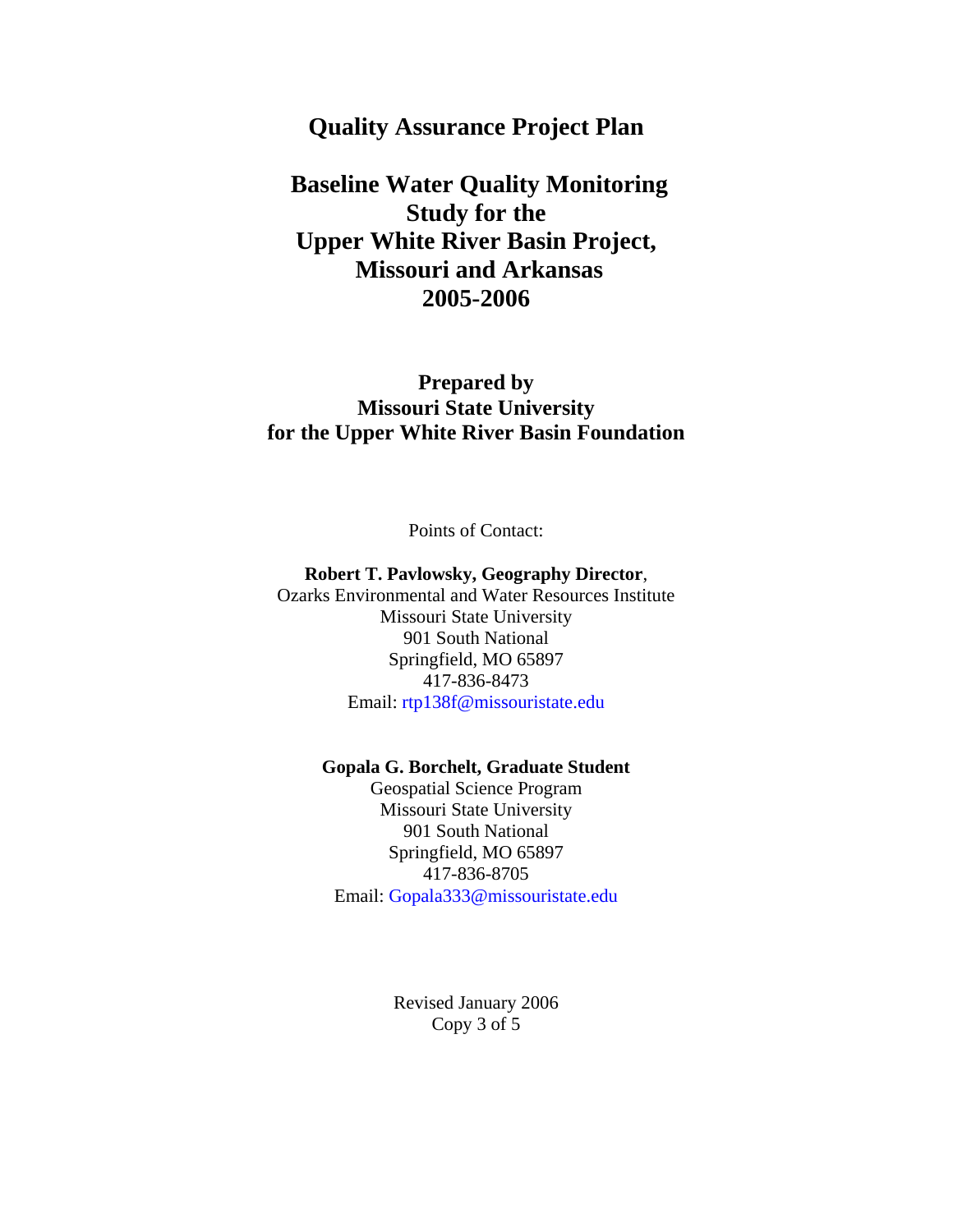# **Project Management**

# **A1 Approval Sheet**

| Prepared by:                                                 |      |
|--------------------------------------------------------------|------|
| Gopala G. Borchelt, Project Assistant                        | Date |
| Graduate student, Geospatial Sciences                        |      |
| Missouri State University                                    |      |
|                                                              |      |
| <b>Steve Stewart, Executive Director</b>                     | Date |
| Upper White River Basin Foundation (UWRBF)                   |      |
| Reviewed by: _____                                           |      |
| Dr. Robert Pavlowsky (PI), Geography                         | Date |
| Director, Ozarks Environmental and Water Resources Institute |      |
| <b>Missouri State University</b>                             |      |
|                                                              |      |
| Dr. Rich Biagioni (Co-PI), Chemistry                         | Date |
| Missouri State University                                    |      |
|                                                              |      |
| Jacquelyn Ferguson, Project Manager,                         | Date |
| Region VII USEPA                                             |      |
|                                                              |      |
| Dianne Harris, Regional Quality Assurance Manager            | Date |
| Region VII USEPA                                             |      |
| Reviewed by:                                                 |      |
| James C. Richburg, Project Supervisor, OWERI                 | Date |
| Missouri State University                                    |      |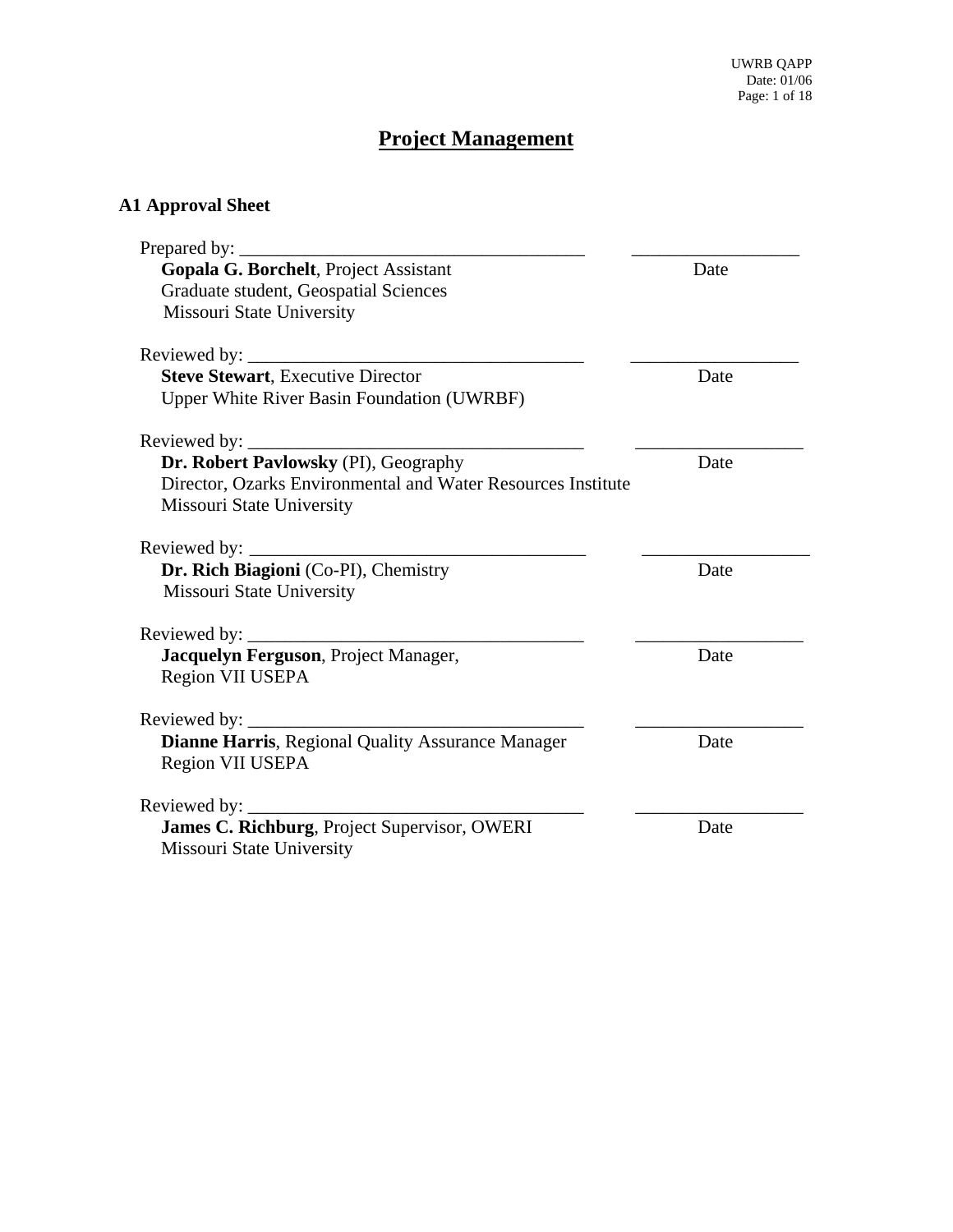# **A2 Table of Contents** Page

# B. Data Generation and Acquisition

# C. Assessment and Oversight

# D. Data Validation and Usability

| F1. Table 1: USGS Real-time Water Quality Gages/Sample Sites16 |  |
|----------------------------------------------------------------|--|
|                                                                |  |
| G. Appendices                                                  |  |
|                                                                |  |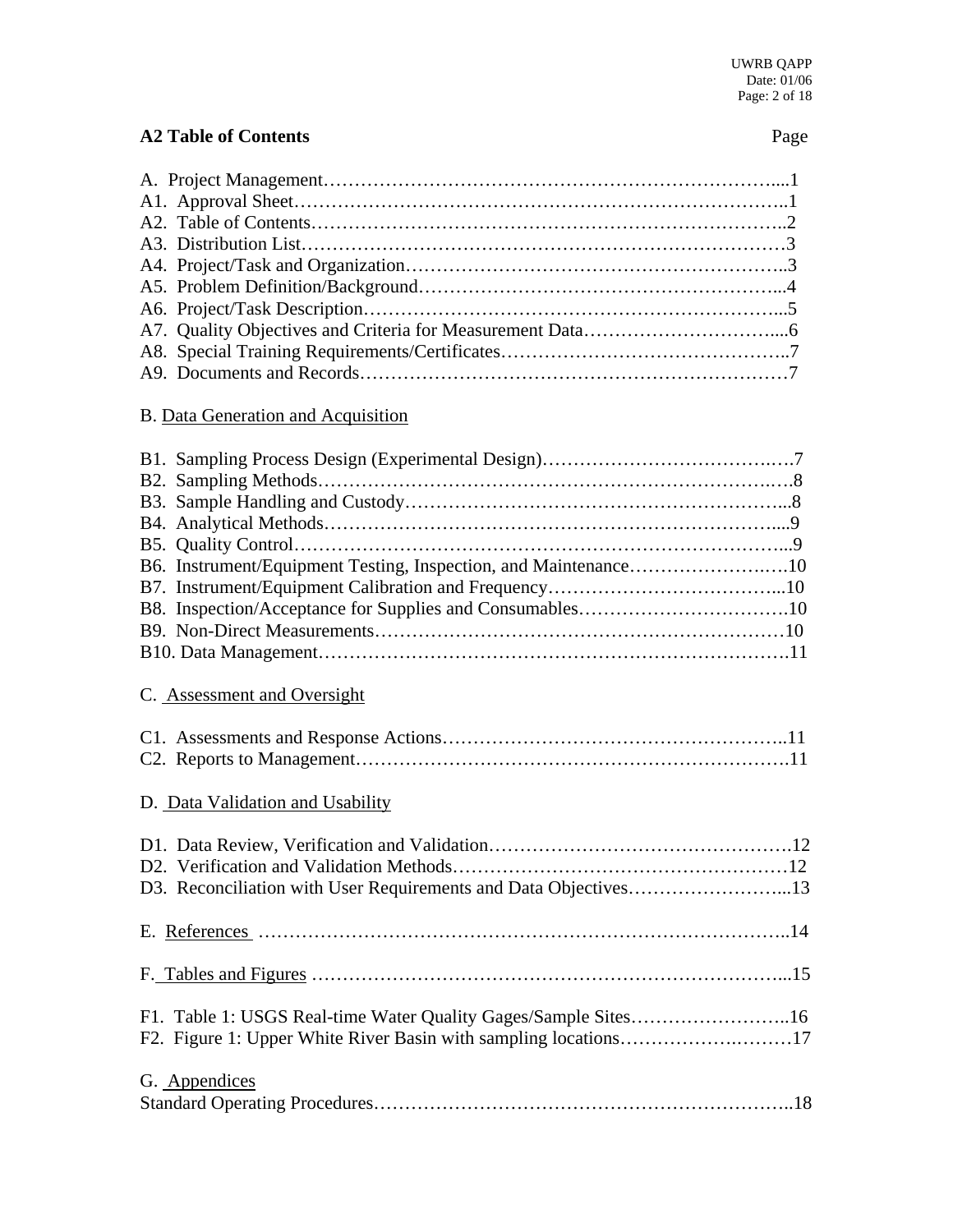#### **A3 Distribution List**

Dr. Robert Pavlowsky, (PI), Geography, Missouri State University,

Dr. Richard Biagioni (co-PI), Chemistry, Missouri State University

Gopala Borchelt, Project Manager, Missouri State University

James C. Richburg, Project Supervisor, Missouri State University

Steve Stewart, Executive Director, Upper White River Basin Foundation

Jaci Ferguson, Project Manager, Region VII USEPA

Dianne Harris, Quality Assurance Officer, Region VII USEPA

#### **A4 Project/Task Organization**

Dr. Richard Biagioni, Professor of Chemistry, Chemistry Lab Manager, Missouri State University.

Will assist and train Project Assistant in laboratory analysis procedures. Will oversee the analysis of samples and check for quality control and accuracy of analyses and interpretation. Ensures proper laboratory procedures are followed.

Gopala Borchelt, Project Assistant, Missouri State University.

Will be the primary researcher for the Upper White River Basin water quality project. Responsible for sample collection and preservation as well as transfer of samples to the chemistry laboratory. Will collect water quality samples, take field notes, conduct laboratory analysis, create and manage GIS data and perform quality control measures. Will also be responsible for maintaining the official, approved QAPP until completion of the project. Is responsible for data storage, sampling schedule and the overall smooth running of the project.

Steve Stewart, Executive director, Upper White River Basin Foundation. Will be principal data user.

Jeff Pavlik, Laboratory Analyst, Graduate Assistant in chemistry, Missouri State University through May 2005.

Will conduct laboratory analyses and train the Project Assistant in laboratory techniques. Will ensure that quality control measures are established within the laboratory analysis procedures.

Dr. Robert Pavlowsky , Project Director, Missouri State University. Will oversee the data collection and analysis for the project. Ensure that proper water sampling techniques are being followed. Direct quality control in field sampling as well as Horiba U22 auto sampling techniques.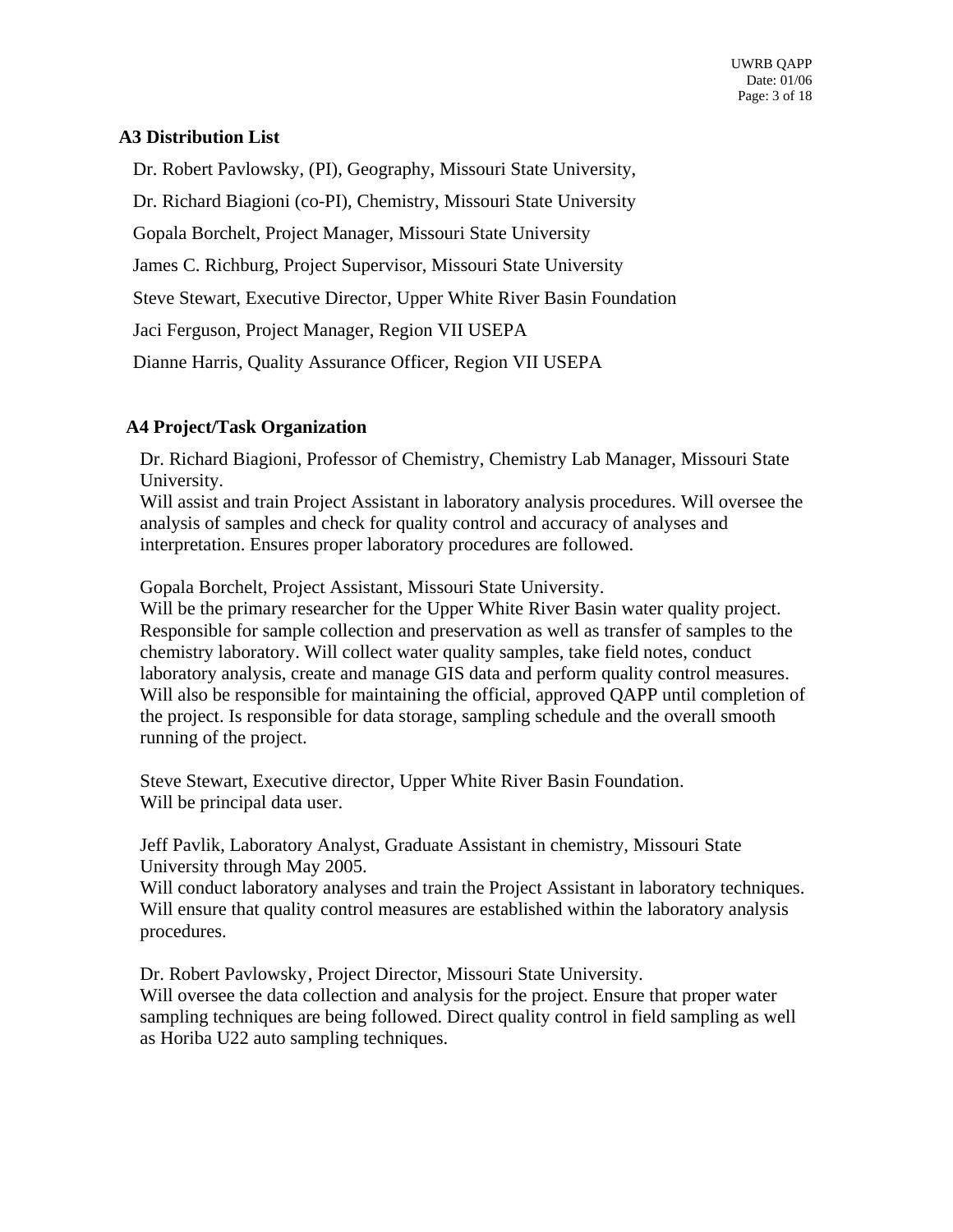#### **A5 Problem Definition and Background**

Ozark watersheds are becoming increasingly vulnerable to water quality degradation because of increasing population in the region. The Upper White River Basin (UWRB) encompasses 21 counties in the Ozarks region of northwest Arkansas and southwest Missouri with a drainage area of over 8,300 square miles (Figure 1). The growing cities of Springfield, MO, Branson, MO, Ozark, MO, and Fayetteville, AR lie within this basin, which is one of the most rapidly growing areas in either state. Increases in population are causing stress on the environment by producing more septic system discharge, waste water discharge, road and parking lot run-off, and construction site erosion. All of these sources cause water quality degradation due to nutrient enrichment. The impacts of agricultural land use within the UWRB also increases nutrient loadings into streams. Increasing agricultural operations such as poultry houses, confined cattle and hog operations and manure fertilization are commonly associated with excess phosphorus and nitrogen in the soils and streams of the region. The karst geology of the Ozarks can further increase the discharge of nutrients to water supplies. Sink holes and complex subterranean fracture and cave systems circumvent natural filtration such as during soil percolation, vegetation uptake, and sedimentation and thus provide a direct connection between polluted surface runoff and the contamination of streams, lakes, and aquifers.

The Upper White River Basin Foundation received a Watershed Initiative Grant from the USEPA in 2004. The goals of this grant were to improve the capacity to develop a watershed-based water quality management plan and to implement load reduction practices for nutrients in the Upper White River Basin. In order to do this, improvements in the geospatial data quality, analysis, and sharing and water quality monitoring were needed. In addition, these improvements need to occur in coordination over all areas in the basin, including across the Missouri and Arkansas state line. The Ozarks Environmental and Water Resources Institute at Missouri State University was contracted by the Foundation to: (1) develop geospatial data bases and on-line access for geology, land use, and water quality information for the region, (2) complete a baseline water quality study for the basin, and (3) cooperate with the University of Arkansas to develop compatible geospatial and water quality data collection and analytical protocols that cross the state borders of the basin. This Quality Assurance Project Plan is for the baseline water quality component of the project (objective #2 above).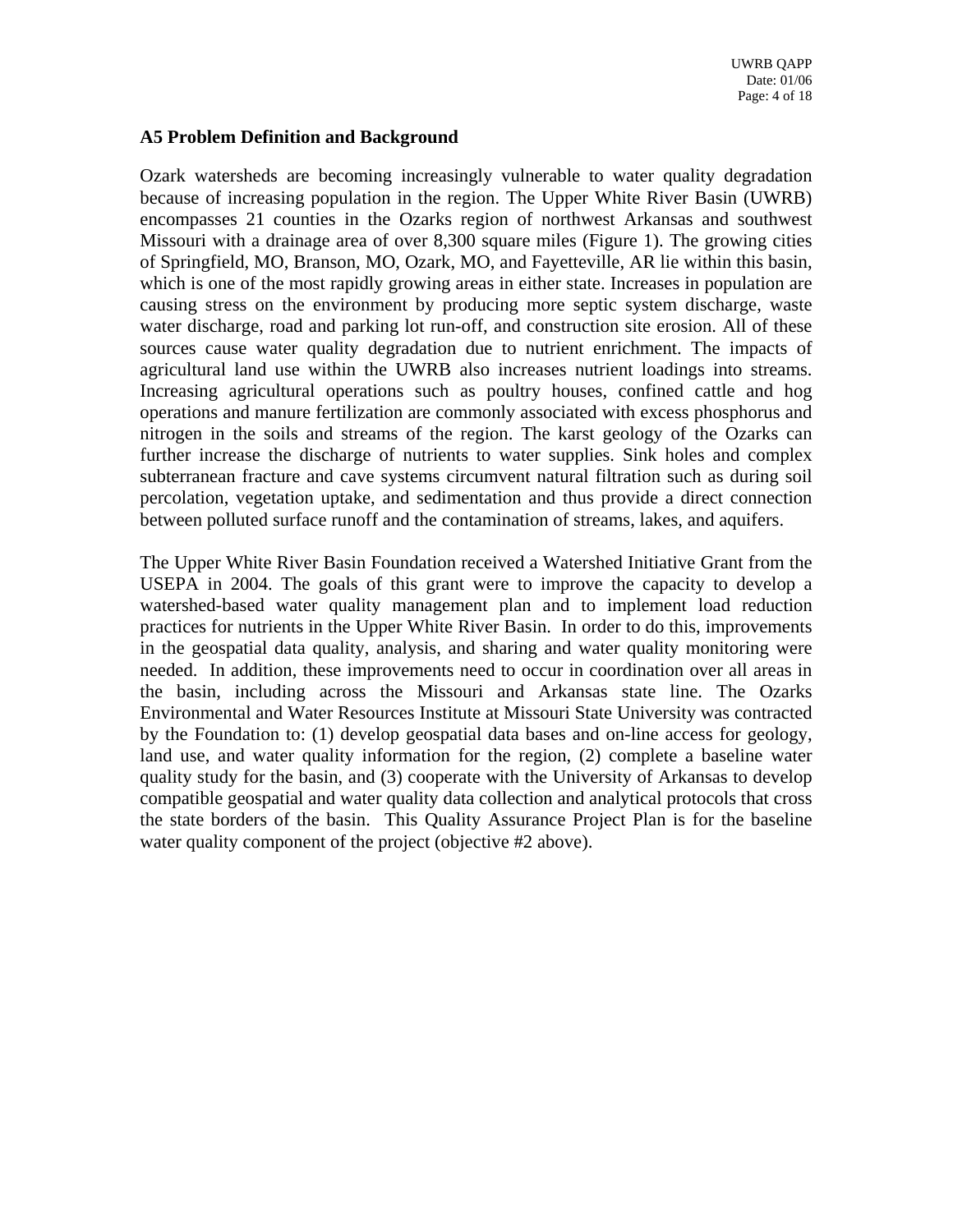#### **A6 Project/Task Description**

Missouri State University (MSU) personnel will sample 19 sites located at existing USGS continuous flow-gage stations along the main stem and major tributaries of the Upper White River (see map on Figure 1). All sites will be sampled on each two-day sampling run. Sampling runs will occur 12 times throughout the year with a frequency of one run every month. Samples will be collected in March of 2005 through February 2006. This sampling program will produce a data set composed of at least 12 samples at each of 19 sites for a total of 228 water samples, not including duplicate sampling for quality assurance purposes.

Water quality samples will be collected during dry-weather or baseflow conditions as defined by at least a two week antecedent period of no significant precipitation or runoff. Baseflow sampling yields information on the most frequent water quality conditions occurring in the water column, but cannot be used to calculate the total transport rates of pollutants since wet-weather or storm samples typically transport most of the annual load in Ozark watersheds. However, given the time limitations of this study (1 year), the large area to be sampled (19 sites across 21,000 square kilometers), and high variability of water quality indicators in wet-weather flows (2 to 3 orders of magnitude) this sampling design gives the best chance of scientifically comparing water quality among the sites and identifying seasonal influences on water quality linked to land use characteristics of the USGS gage-defined watersheds.

Samples will be collected at each site in 500mL containers. They will be preserved and cooled in the field and returned to the MSU laboratory for the analysis. The target nutrient indicators selected for measurement in the baseline study are total phosphorus (TP) and total nitrogen (TN). These indicators are typically used to evaluate the degree of nutrient enrichment in water bodies in the USA and there is a history of their collection by other monitoring agencies and groups within the basin (James River Partnership, Missouri Department of Natural Resources and U.S. Geological Survey). In addition to nutrients, a multi-probe water quality meter (Horiba U22 auto sampler) will be used to collect information on ambient water chemistry in the field at the time of sampling. This instrument will measure temperature, pH, dissolved oxygen, specific conductance, and turbidity. Duplicate field measurements and duplicate samples for lab analysis will be taken at 10% of the sites sampled. Laboratory analysis will be completed within 5 days of sample collection.

Instantaneous discharge measurements at the time of sampling can be retrieved from the USGS "real-time" program through on-line data access. Personnel will also note precipitation, time of sample collection, predominant substrate type at the sampling location, any unusual water or substrate color, odor, precipitates, and any other observations that may relate to water quality at the site and record these in a field note book.

Maps created for this project will be based on GIS data obtained from the Missouri Spatial Data Information Service (MSDIS) website and from the Arkansas Center for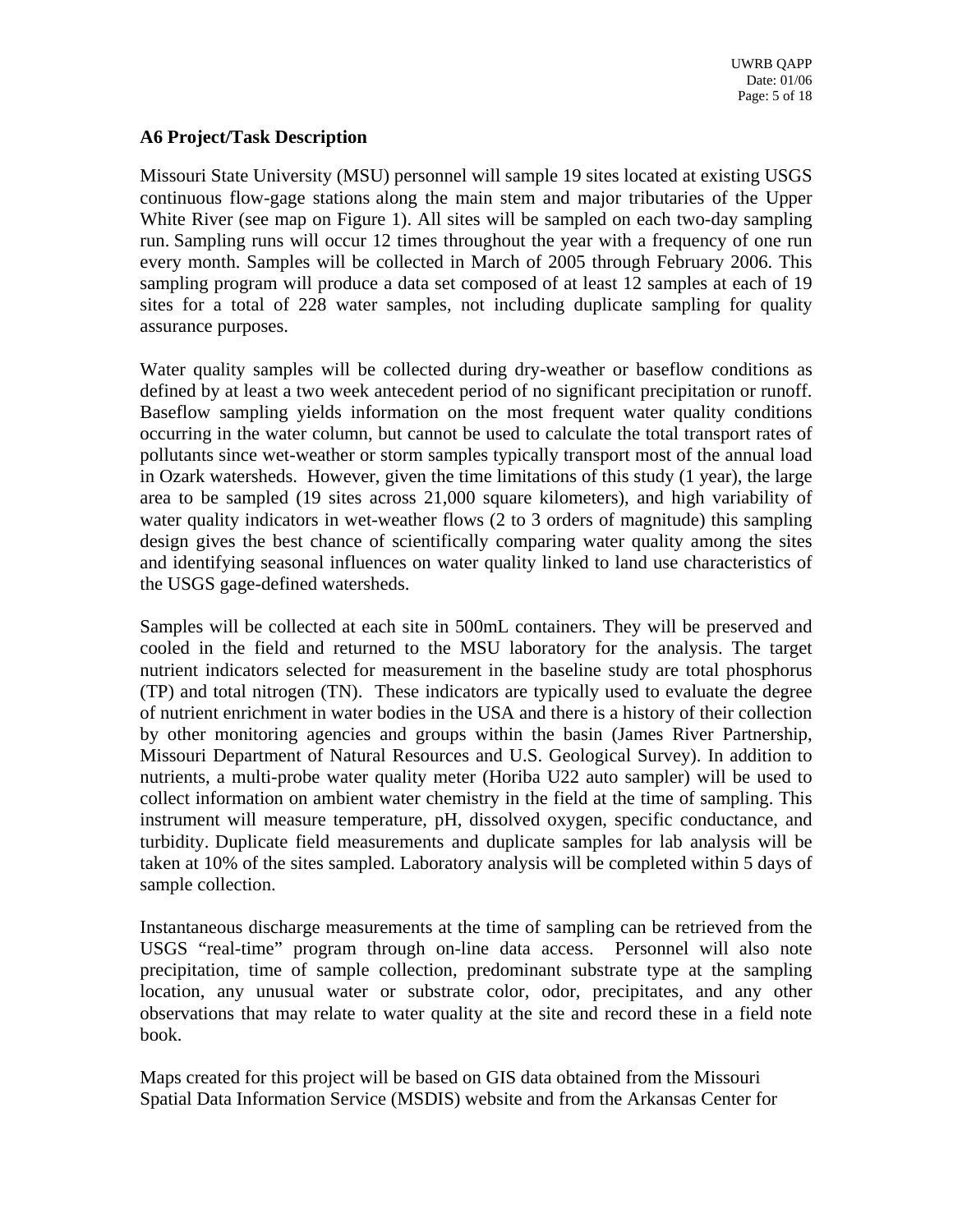Advanced Spatial Technologies (CAST). The GPS coordinates used to plot sampling sites for this project will be obtained from the USGS real-time water monitoring stations website and verified by through field observations.

The final report for this project will be written within 3 months after the final field sampling.

# **A7 Quality Objectives and Criteria for Measurement Data**

Quality control for the water sampling parameters collected using the *Horiba U-22* Water Quality Monitoring System will be conducted by re-calibrating the instrument sensors before each sampling in the field. This procedure is outlined in SOP WP-1. Water sampling techniques will follow quality control procedures by taking duplicate samples at a minimum of 2 sites per sampling period. Blank samples will also be taken in the field using deionized water to ensure that no contamination is being introduced through human error. The duplicate and blank samples will be analyzed in the laboratory along with water quality samples.

Laboratory performance and quality assurance will be checked through quality control standard solutions (accuracy and bias) and laboratory duplicates (precision). Analyses of field blanks and laboratory blanks will be used to demonstrate freedom from contamination. The laboratory used for this project must maintain performance records that define the quality of the data that are generated.

The analytical method used for this study to determine Total Phosphorus (TP) has a detection limit of 0.01 mg TP/L and an upper range of 0.5 mg TP/L (SOP TP-1). The upper range may be extended by sample dilution. From previous studies, the TP concentrations found in the study area are expected to range between 0.005 and 0.500 mg TP/L. The analytical method for determining Total Nitrogen (TN) has a detection limit of 0.1 mg TN/L and an upper range of 5 mg TN/L (SOP TN-1). The upper range may be extended by sample dilution. Expected concentrations for this study are between 0.6 and 5.8 mg TN/L.

The performance and precision of the analytical instrument (spectrophotometer) will be measured using the standard calibration before each laboratory analysis. The calibration will measure known concentrations of TP and TN to produce an accuracy assessment of the measurement instruments. A second order polynomial equation in an Excel spreadsheet will be used to calculate the fit of the measured standards as outlined in the Calculations section of SOPs TN-1 and TP-1. The concentrations of each analyte will be based on the fit of the standards to the polynomial equation.

Calibration results will be rejected if the measure of fit (r squared) value is less than 0.9 while fit values between 0.9 and 1 (perfect fit) will be acceptable and allow the data to be used. The decision to accept or reject results of the laboratory analysis will therefore be based on the accuracy of the calibration and will be confirmed by Dr. Richard Biagioni. Rejected analyses will be redone until they meet the accuracy requirements of this study.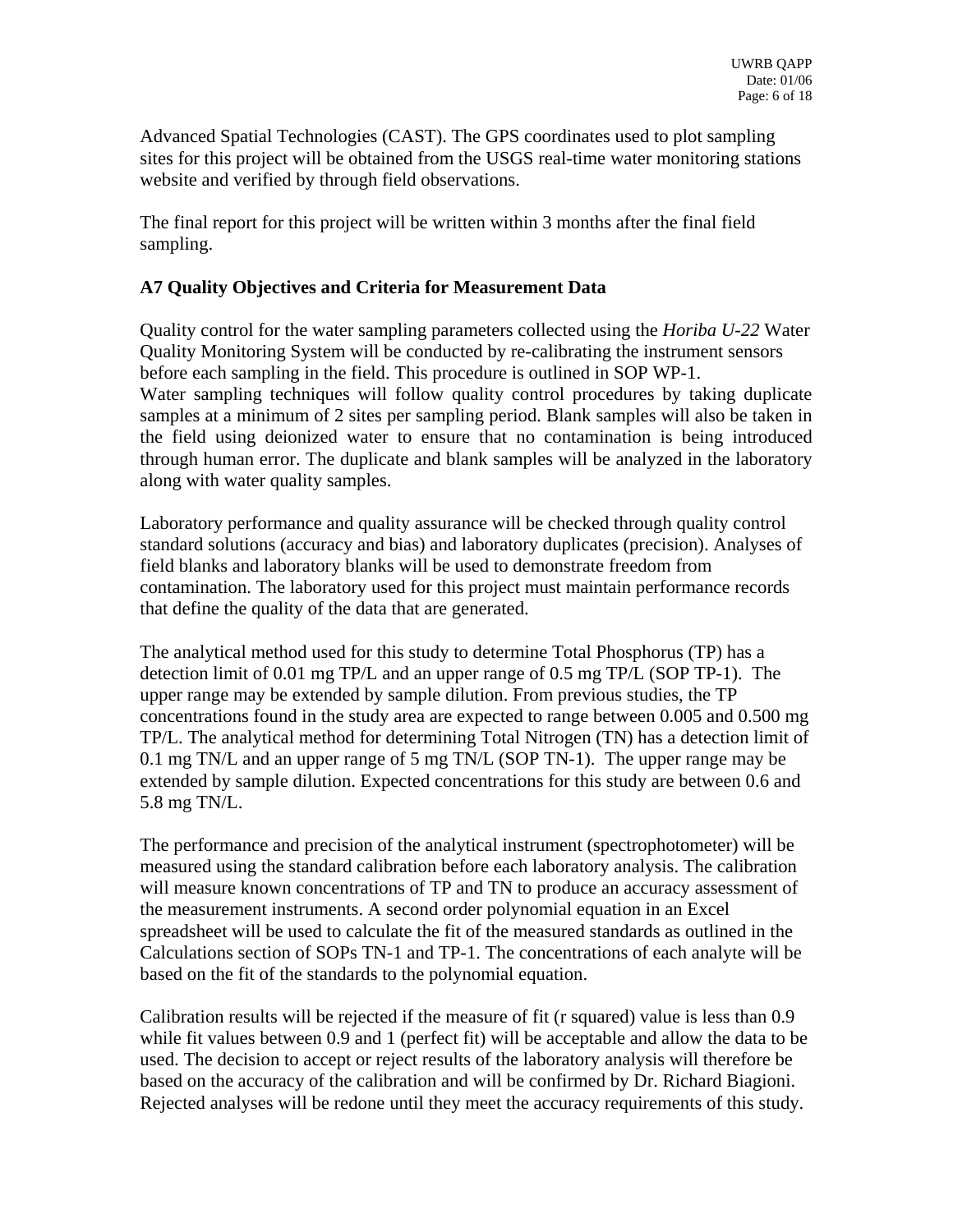The error or uncertainty associated with GIS mapping data will be obtained from the metadata provided with each dataset from MSDIS and CAST. This information will be documented along with any spatial information and calculations.

# **A8 Special Training Requirements/Certificates:**

No special training or certificates are required for personnel in this project.

# **A9 Documents and Records**

Documentation procedures are explained in the SOPs for this project. Standard data sheets are included with each SOP. The Project Assistant will be in charge of the field books, standard data sheets and analyses data which will be stored in a locked filing cabinet and digitally on the hard drive of a computer in the Geomorphology laboratory at MSU. All digital project files will be backed up on a second disk and all raw chemical analysis data as well as final reports will be retained by MSU for at least 24 months. All final data and reports obtain from and associated with this project will be stored on a designated sever in the MSU Geology, Geography and Planning Dept. which is specified for this purpose and will serve this information for downloading by the end user (UWRBF).

# **Data Generation and Acquisition**

# **B1 Sampling Process Design (Experimental Design)**

Samples will be taken at pre-established points throughout the watershed. All sites have been previously evaluated for accessibility. Evaluations have identified all sites as low risk for safety and contamination. Training for data acquisition and analysis will be provided by Robert Pavlowsky in the Geomorphology Laboratory and Richard Biagioni in the Chemistry Laboratory at Missouri State University.

Nineteen active USGS gage sites have been selected for water quality testing and sample collection. Water collected from these sites will be tested for total nitrogen (TN) and total phosphorus (TP) as well as ambient water chemistry including temperature, pH, dissolved oxygen, specific conductance, and turbidity. Water quality samples will be taken at base flow 12 times over a year at approximately 1 month intervals. Therefore each sample at a particular site will represent the base flow concentrations of various measured parameters for the month in which it was collected. The locations of these sites are listed in Table 1.

Sample locations will be plotted on a basin-wide map using GPS coordinates and ArcMap GIS software. The boundary of the UWRB will also be shown using DEM and flow direction information from MSDIS and CAST (see Figure 1).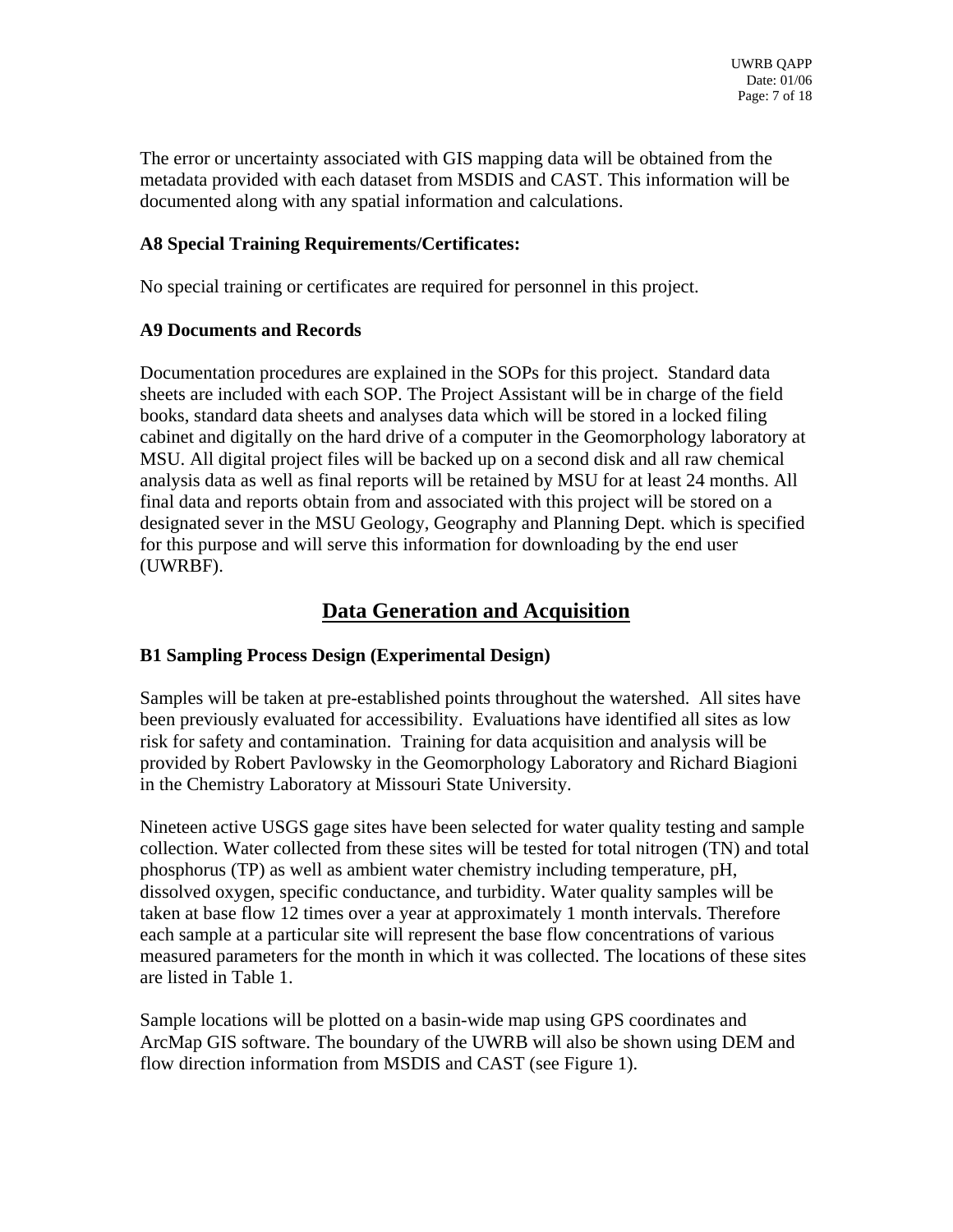# **B2 Sampling Methods**

Water samples will be collected manually for laboratory analysis of nutrient content. Duplicate samples will be collected for all parameters (SOP W-1).

Water samples will be collected in 500mL containers which will be labeled with the project name, the sample ID number and the date of collection. Sample containers will be cleaned and decontaminated in the Missouri State Geomorphology Lab using a 5% hydrochloric acid solution and triple rinsed with deionized water. This will be done before each sample collection. To preserve the water samples for N and P analyses, concentrated  $H_2SO_4$  will be added (4 drops for each 500 mL water sample). This will bring the water to pH of  $< 2.0$ . The pH of the sample can be checked using narrow range pH paper. The samples will be cooled in the field immediately after collection using ice and stored in the Geomorphology Lab refrigerator until analysis is performed.

The *Horiba U-22* Water Quality Monitoring System used to collect the ambient water chemistry data will be operated at each site on the same date as water sample collection. This instrument is operated according to the directions of the manufacturer as outlined in SOP WP-1. A measurement of stage (water height) will be taken using a metric stadia rod at each site and at a location that will not change with shifting stream-bed, such as a bridge support.

If a water sample is dropped, spilled or contaminated accidentally, that sample container will not be included in the analysis and will be noted in the laboratory data sheet and field book. When a duplicate of the contaminated or spilled sample is available, it may be used in place of the sample.

All sample sites have been determined as accessible and are located near bridges and on public property. Thus, there is very little chance of these sites becoming inaccessible and disrupting the sampling routine for this project.

# **B3 Sample Handling and Custody**

Persons responsible for sample custody will be Gopala Borchelt and Robert Pavlowsky. Sample container descriptions, preservation and holding times can be found in SOP W-1. Labeling, collecting and handling of water samples are also conducted according to SOP W-1. Overall quality control with environmental sampling is outlined in SOP OA/OCE-1. Water samples collected in the field are stored in the MSU Geomorphology Laboratory and analyzed in the MSU Chemistry Laboratory. Sample transport from the field to the laboratory includes coolers and ice for refrigeration. Containers are sealed in the field after collection. Violated seals observed during chain of-custody transfer are disregarded for analysis. Although holding times are 28 days for preserved samples, analyses will be completed within 5 days of collection.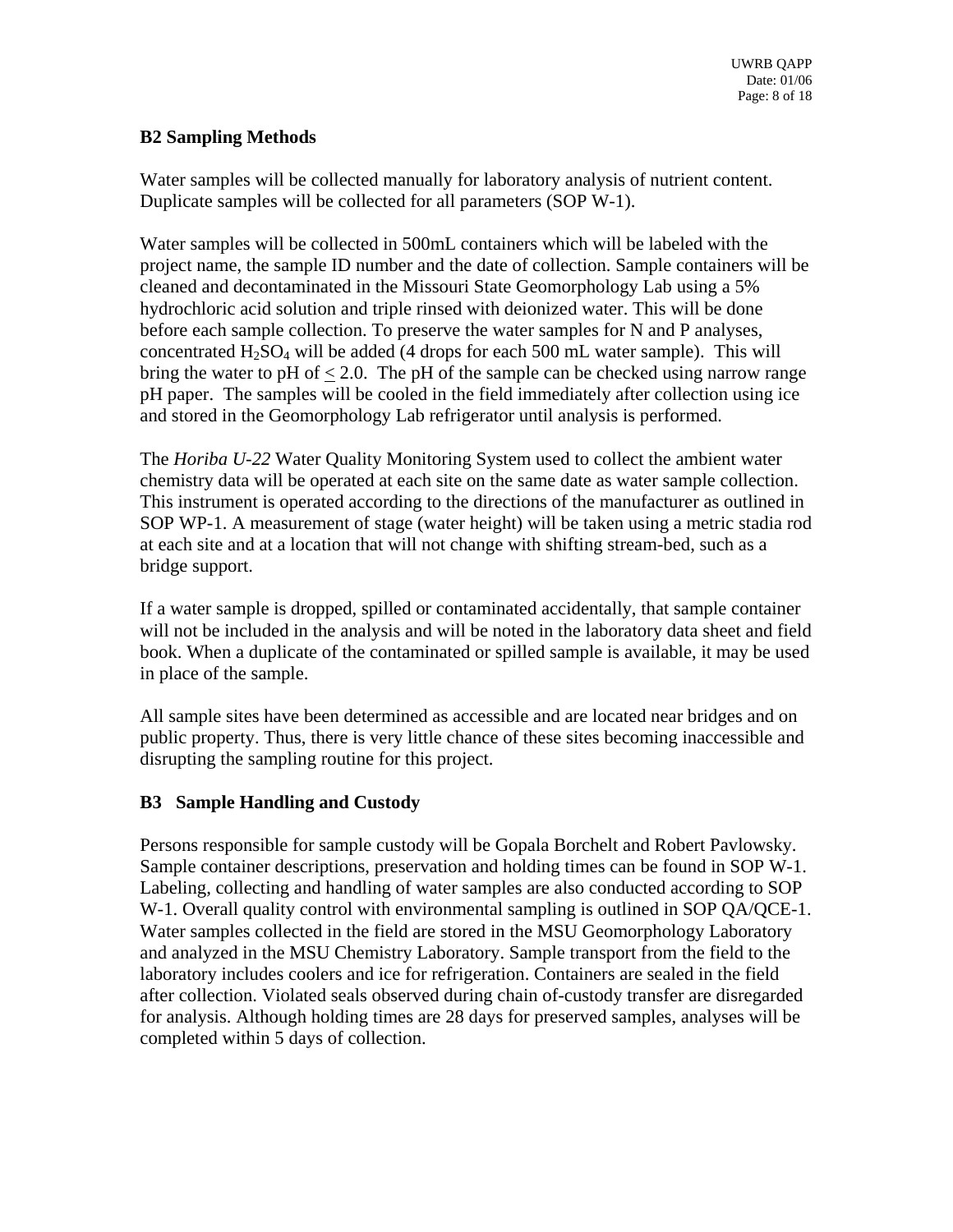# **B4 Analytical Methods**

All samples will be analyzed in the MSU Chemistry Laboratory in accordance with the appropriate Standard Operating Procedures based on variations of the EPA methods 353.3, 4500-Norg D, 2540 D and on EPA publication 600/4-87/026 and 600/4-87/026. These variations are described in detail in the SOPs TN-1 and TP-1. Ambient water chemistry is determined in the field using a *Horiba U-22* Water Quality Monitoring System as described in SOP WP-1.

# **B5 Quality Control**

Quality control is the overall system of technical activities that measures the attributes and performance of a process, item, or service against defined standards to verify that they meet the stated requirements established by the customer. This system of activities and checks is used to ensure that the measurement systems are maintained within prescribed limits, provide protection against unforeseen conditions and ensure the results are of acceptable quality.

Duplicate samples will be collected at a frequency of approximately 10% of the total number of samples collected for chemical analysis. This is done by collecting field duplicates at a minimum of two sites for each sampling period. Field duplicates will be taken at different sites for each sampling period and thus rotated throughout the study area. Specific quality control elements can be found in SOPs TP-1, TN-1, W-1 and QA/QCE-1. Field instruments or equipment used for this project will be maintained and calibrated according to instructions provided by the manufacturer.

Laboratory analytical results will be checked using quality control standard solutions and laboratory duplicates. Analyses of field blanks and laboratory blanks will be used to demonstrate freedom from contamination. The laboratory used for this project must maintain performance records (e. g. quality control charts) that define the quality of the data that are generated.

Detection limits, and necessary duplicates, laboratory blanks, field blanks, and standard solutions are described in detail in the SOPs TP-1, TN-1, W-1 and QA/QCE-1. MSU project personnel are responsible for ensuring all analytical data produced or provided meet the quality requirements specified in this QAPP.

# **B6. Instrument/Equipment Testing, Inspection, and Maintenance**

Field sample containers and lids will be stored in the MSU Geomorphology Laboratory and cleaned between each sample collection to prevent contamination. Labels, field books, chest waders and ice coolers will also be stored in the Geomorphology Laboratory along with spare parts, instruction booklets, and calibration equipment for the Horiba U-22 Water Quality Monitoring System. This instrument requires periodic calibration for the pH, DO, Turbidity, Conductivity and TDS sensors. Calibration will be performed in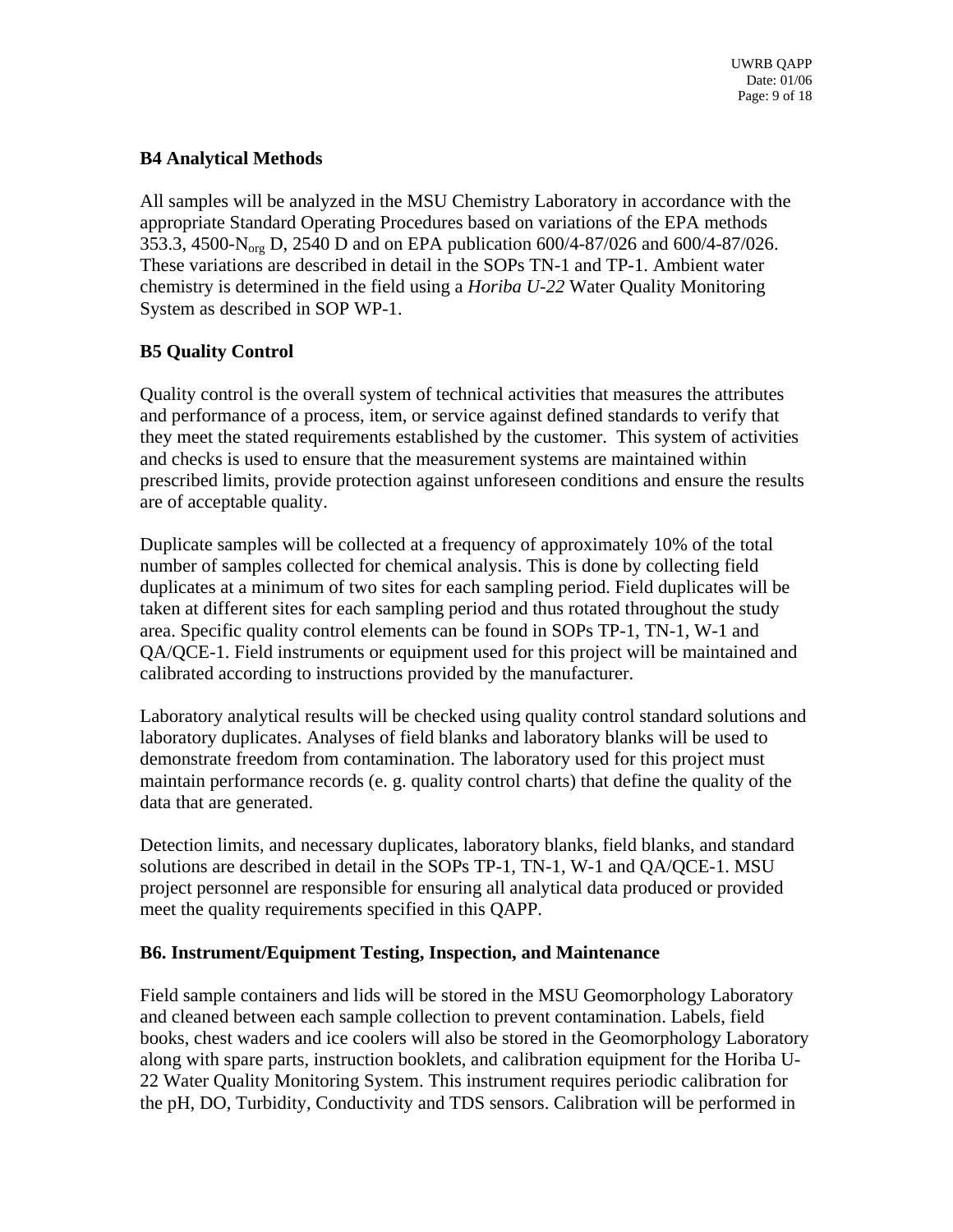the Geomorphology Laboratory by the Project Assistant according to instructions from the manufacturer.

Routine maintenance and calibration of the Spectrophotometers (*Hitachi UV-2001* for TN and *Spectronic Genesys 20* for TP) described in SOPs TN-1 and TP-1 will be performed by Dr. Richard Biagioni. These instruments are located in the MSU Chemistry Laboratory.

Glass test tubes used in the TN and TP laboratory analysis, as well as beakers, pipettes and glassware will be cleaned before each procedure using a 5% hydrochloric acid solution followed by triple rinsing with deionized water.

The autoclave used for the digestion process must be checked before each digestion procedure is performed. The Project Assistant will ensure proper handling of this instrument and that the correct time is set for digestion of samples as outlined in the TN and TP SOPs (TN-1 and TP-1 respectively).

# **B7. Instrument/Equipment Calibration and Frequency**

The Horiba U-22 Water Quality Monitoring System will be calibrated before each field sampling period. If one or more instrument sensors are out of calibration it will be corrected using the appropriate standard calibration solution provided by the manufacturer. Sensors may be rebuilt or replaced when necessary to ensure proper reading.

The spectrophotometer used for TN and TP analysis will be calibrated using de-ionized water to achieve a baseline value before each analysis procedure.

# **B8. Inspection/Acceptance for Supplies and Consumables**

The Project Assistant will be responsible for ordering water collection supplies including sample containers, labels and Horiba U-22 replacement parts. The MSU Chemistry Department with Dr. Biagioni will be responsible for providing all chemicals, standard solutions and laboratory glassware, as well as maintaining analytical instruments.

# **B9. Non-Direct Measurements:**

A non-direct measurement used for this project will be the stream discharge measurements acquired from the USGS real-time gage website. These measurements will be used to assess the general condition of the stream on the dates that water samples were collected for this project. The discharge measurements will therefore not need to be verified. However, through comparison to the stream height measurement taken by this project on the same date as the samples, the general accuracy of the USGS station measurements can be assessed.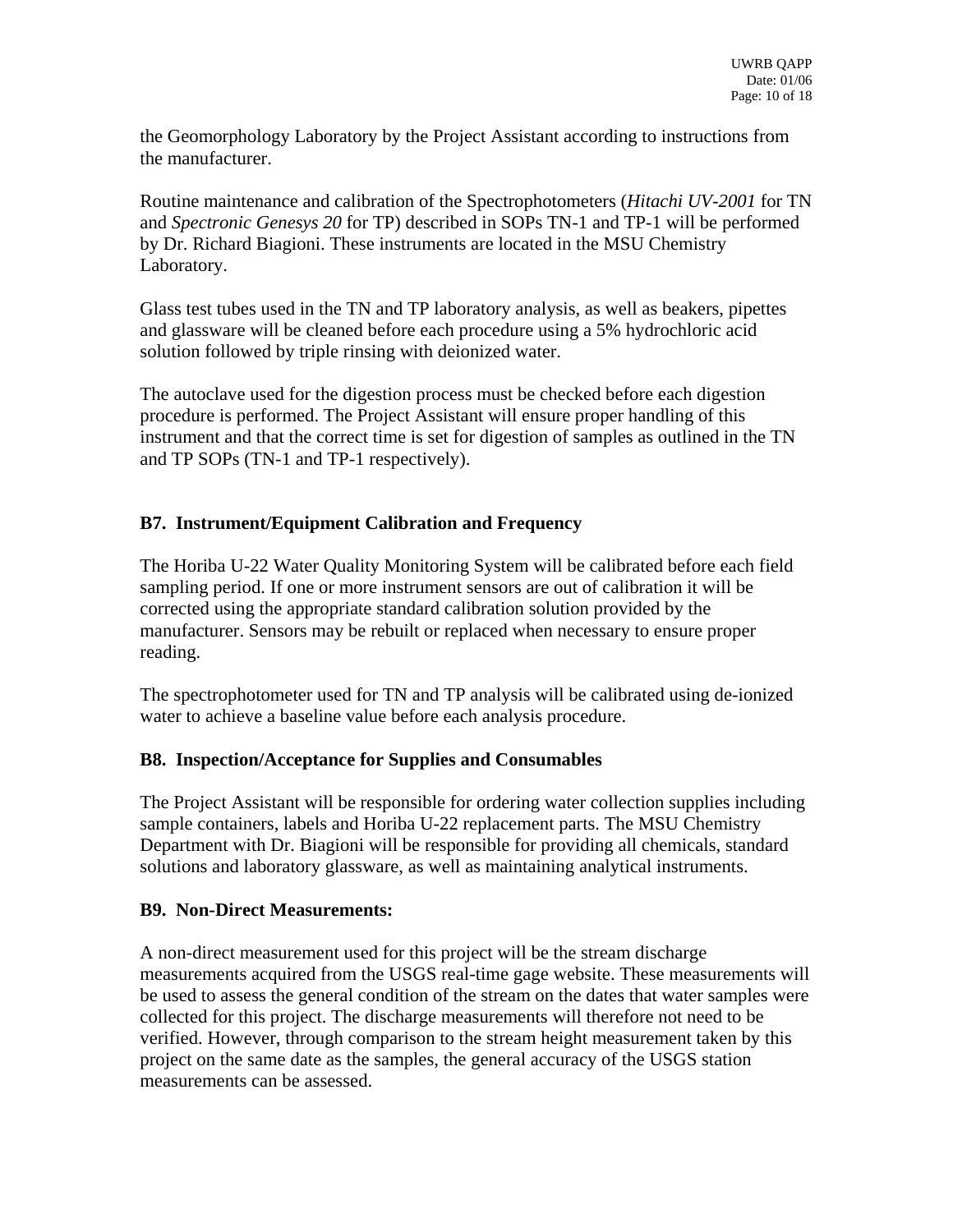Another data set considered non-direct is the GIS data acquired form the MSDIS and CAST websites. This data will be used for mapping the locations of the sample sites and showing the general shape and location of the UWRB study area.

# **B10. Data Management**

The Project Assistant will manage all field data and Laboratory analysis results. The data collected both in the field and Laboratory will be entered into an Excel database and stored electronically as well as printed as a hard copy. This data will be maintained on the computer hard drive in the MSU Geomorphology Laboratory and retrieved periodically for comparison and updating with additional data input by the Project Assistant. Chemical standard data sheets are included with SOPs TP-1, and TN-1. Documentation and reporting will be in accordance to SOP QA/QCE-1. If difficulties are encountered during sample collection, handling, or analyses, a brief description of the problem will be provided by the Project Assistant in field books or standard data sheets.

The Project Assistant will be responsible for converting all raw values produced in the laboratory into reportable values. All data reduction calculations will be recorded in standard data sheets. All charts or illustrations will be labeled, dated, and initialed by the Project Assistant. The Project Assistant will also be responsible for converting all raw values collected in the field into reportable values. All data reduction calculations will be recorded in field books and standard data sheets. Digital formats of the data will be filed as well.

# **Assessment and Oversight**

# **C1 Assessments and Response Actions**

Upon receipt of data the Project Assistant will perform a data quality assessment by looking for anomalous data, missing data or any confusing or questionable statements or data displays. If any of these kinds of problems are identified, the Project Assistant will contact Dr. Robert Pavlowsky and Dr. Richard Biagioni for further input, clarification and assessment of possible solutions. Corrective action will be taken by the Project Assistant as soon as possible to prevent future occurrences of that error.

# **C2 Reports to Management**

The Project Assistant, Gopala Borchelt, will report to the project management, Dr. Robert Pavlowsky, and to Dr. Richard Biagioni, in the month following each sampling period or as soon as possible. Information regarding data, sampling problems, laboratory and analytical issues will be included. Possible solutions to any problems will also be addressed.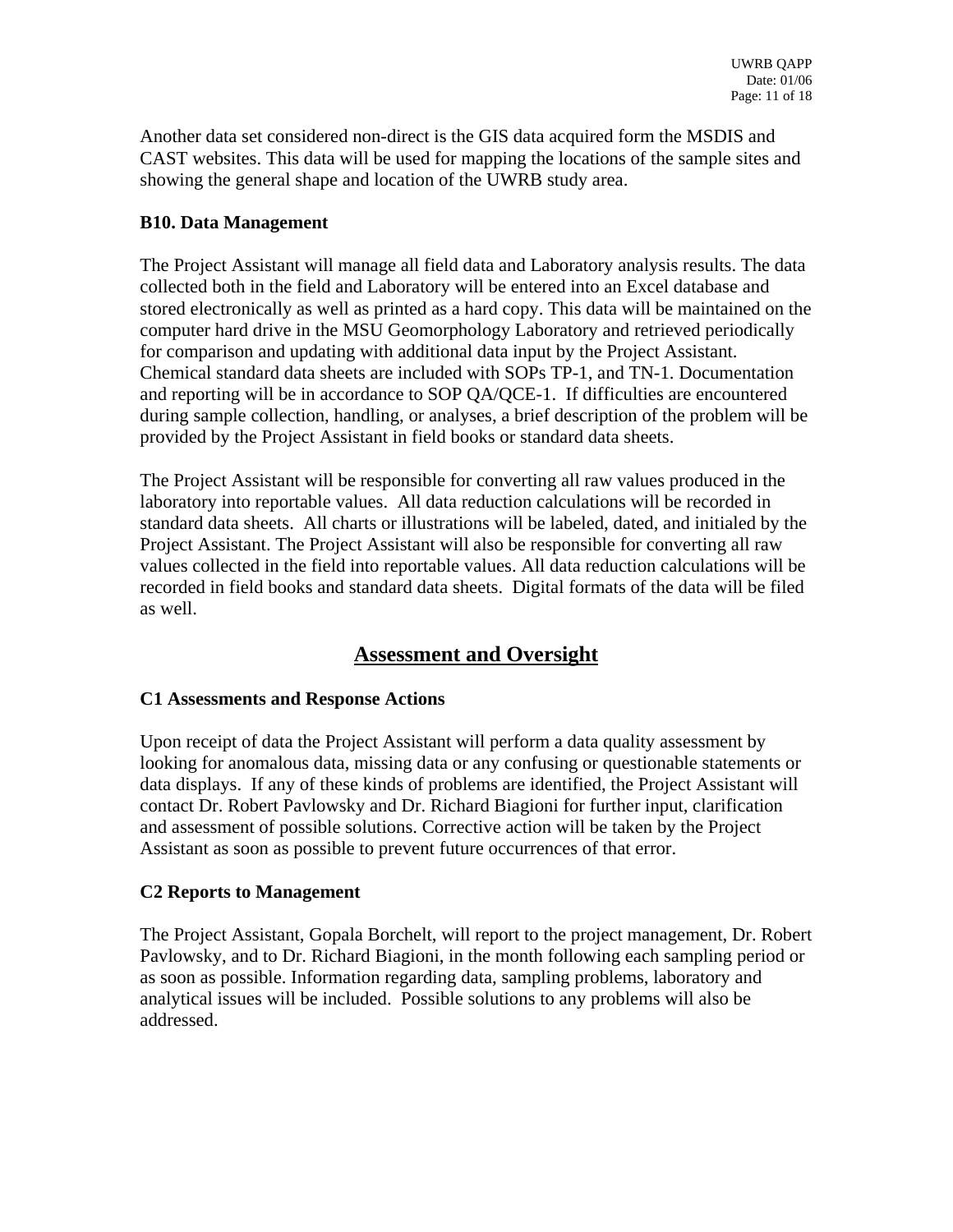# **Data Validation and Usability**

# **D1 Data Review, Verification and Validation**

Data will be verified by the Project Assistant, Gopala Borchelt, and reviewed by Dr. Robert Pavlowsky.

Once the analytical results are compiled in Excel worksheets, the Project Assistant will review all data to determine if they fall within the acceptance limits as defined in this QAPP. As stated in section A7, the expected range for TP and TN concentrations in the study area is 0.005 to 0.500 mg TP/L and 0.6 to 5.8 mg TN/L. Method detection limits for this study range from 0.01 to 0.5 mg/L for TP and 0.1 to 5 mg/L for TN. These ranges can be extended upward by dilution of the water samples.

Sample readings for TP that fall below 0.01 mg/L will not be considered significant in this study and will be noted as uncertain. Similarly, sample readings for TN that fall below 0.1 mg/L will be discounted. High sample readings that have been extended through dilution will be noted and accepted as anomalously high values.

The Project Assistant will also verify that blanks, check standards, and duplicates are within acceptable limits. As stated in section A7, analytical results will be rejected if the measure of fit (r squared) value is less than 0.9 while fit values between 0.9 and 1 (perfect fit) will be acceptable for data in this study. The decision to accept or reject results of the laboratory analysis will therefore be based on the accuracy of the standard calibration and will be confirmed by Dr. Richard Biagioni. Rejected analyses will be redone until they meet the accuracy requirements of this study.

Those persons on the distribution list and project organization chart will also review sampling design, laboratory results and calculations.

# **D2 Verification and Validation Methods**

The Project Assistant, Gopala Borchelt, will review all field and laboratory data collected on the standard data sheets, compare with field notes and laboratory notes and verify proper entry of this information into the computer software program Excel. The Project Director, Dr. Robert Pavlowsky, and Dr. Richard Biagioni will have access to all analytical results and field data and will verify that this data is within expected analysis ranges. Any discrepancies found in data entry or results will be discussed with the Project Assistant and a decision will be made to omit or correct that portion of the data. The Project Assistant will be responsible for documenting any changes or revisions in the data along with descriptions of the reasoning for these changes.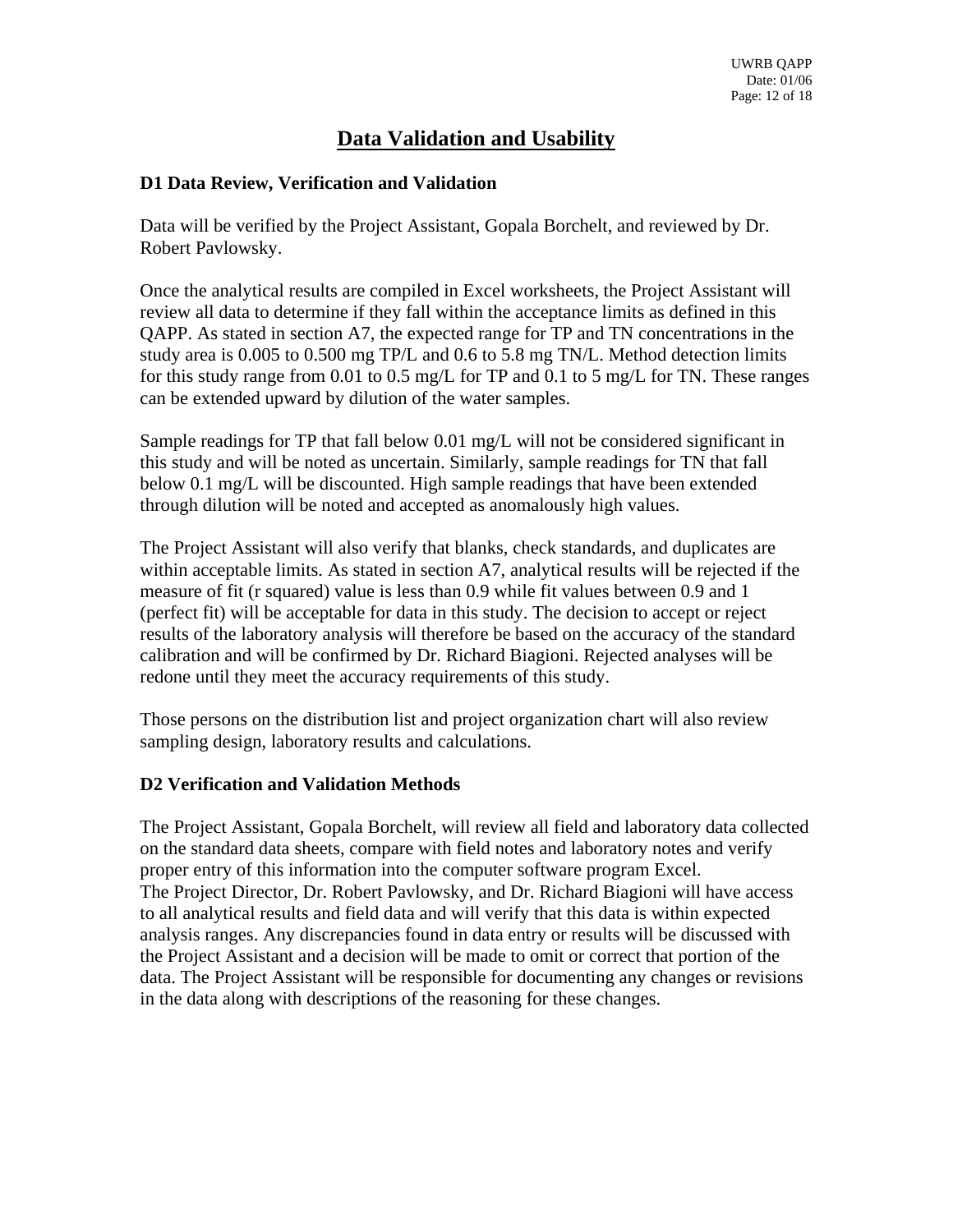#### **D3 Reconciliation with User Requirements and Data Objectives**

All of the data gathered in this project will be compiled in a final report which will be presented to the Upper White River Basin Foundation. All maps, raw data, and analyses results will be compiled into a database stored on a server in the Geography, Geology and Planning Dept. of MSU. This database will be served through the internet, providing online access to water quality and mapping data created by this project.

The limitations associated with usage of this data, such as accuracy of maps and stream flow data, will be noted in the final report and also provided through the internet to allow users to assess this project's compatibility with their own objectives.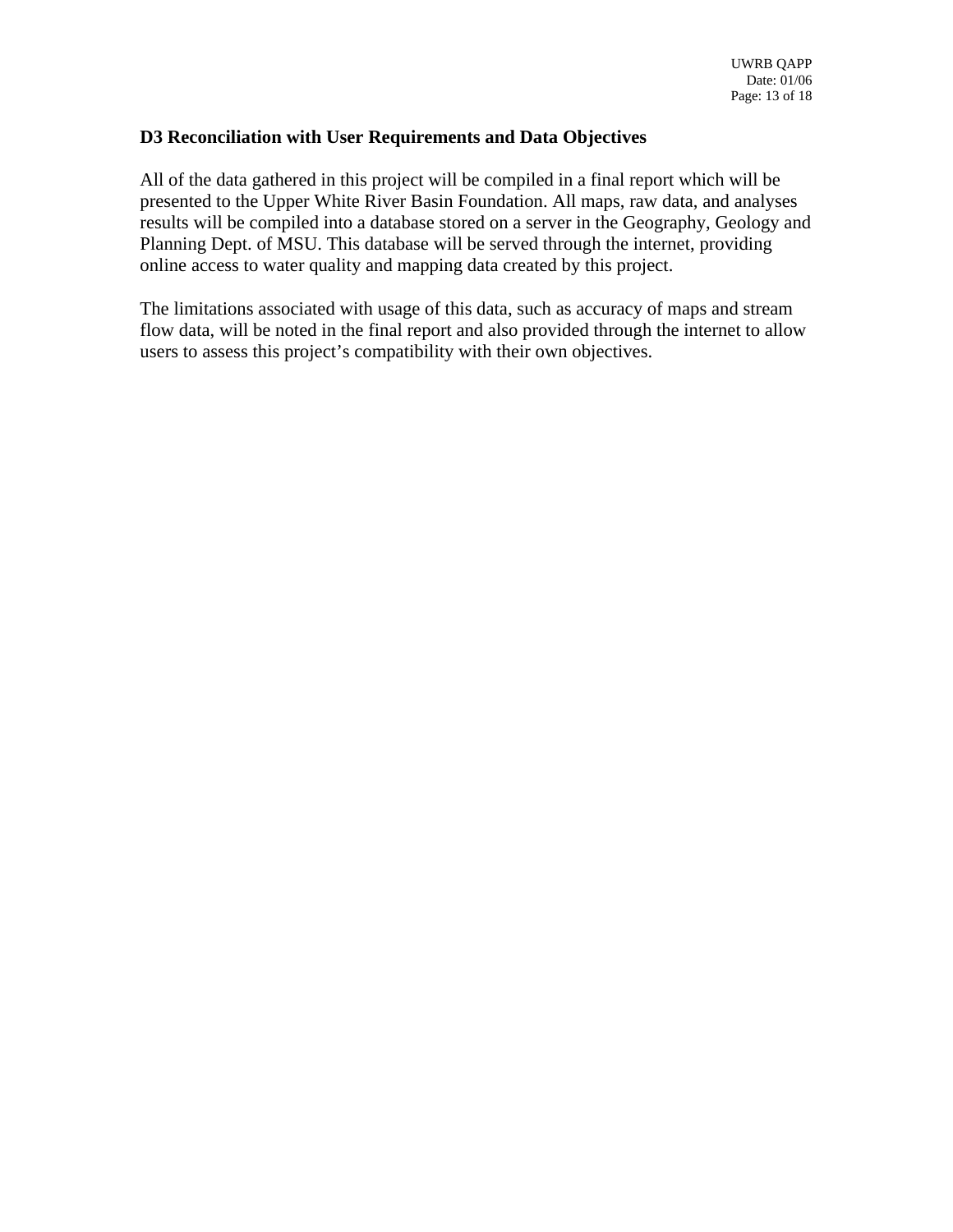# **References**

James River Total Maximum Daily Load (TMDL) Webster, Greene, Christian and Stone Counties Missouri Department of Natural Resources Water Pollution Control Program 2004 http://www.dnr.mo.gov/env/wpp/tmdl/james-r-update-12-04.pdf

JRBP James River Basin Partnership 2004 http://www.jrbp.missouristate.edu/about.html

Peterson, James C., Adamski, James C., Bell, Richard W., Davis, Jerri V., Femmer, Suzane R., Freiwald, David A., and Joseph, Robert L. 1998 U. S. Geological Survey *Water Quality in the Ozark Plateaus; Arkansas, Kansas, Missouri and Oklahoma, 1992-95.*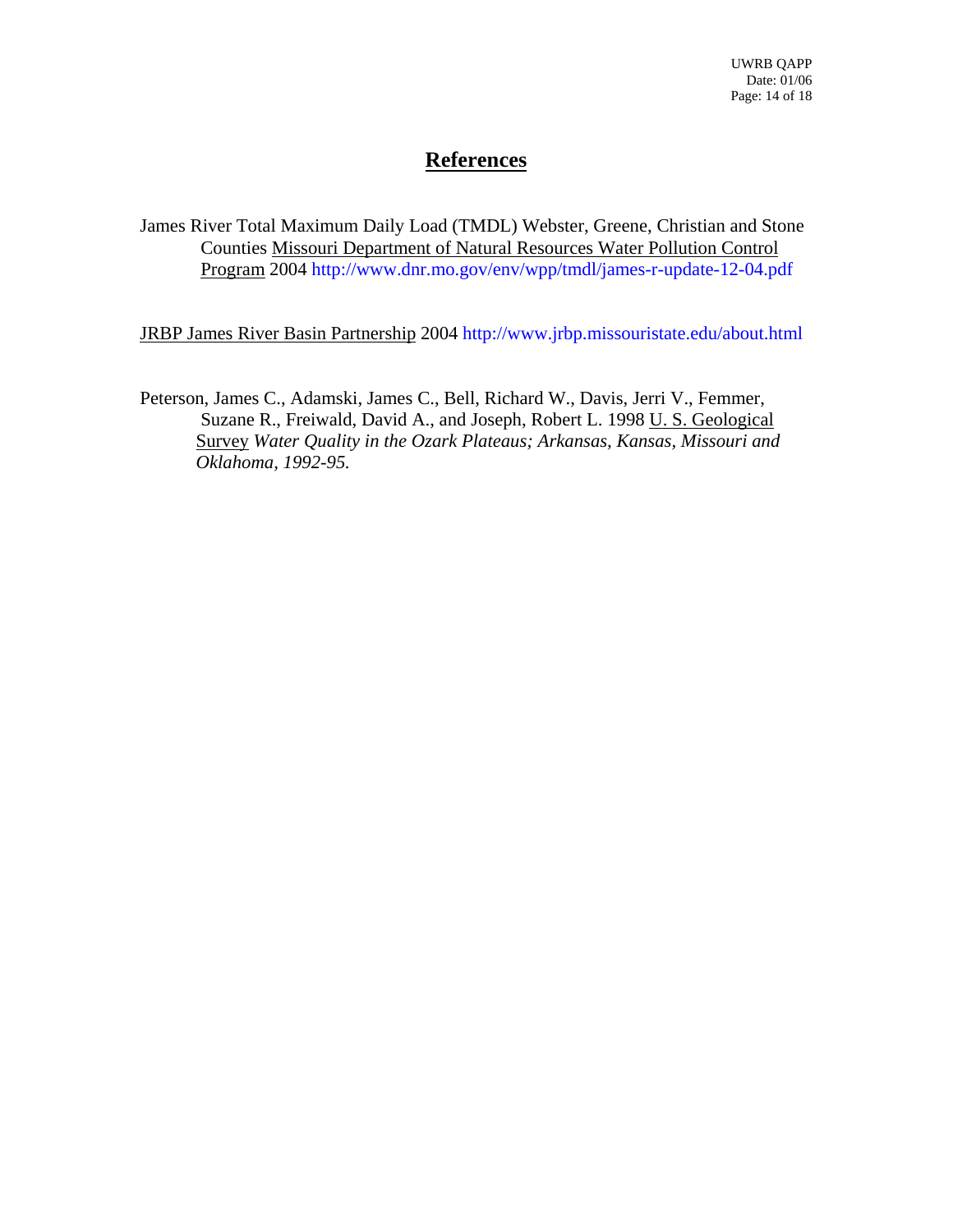# Tables and Figures

| F1. Table 1: USGS Real-time Water Quality Gages/Sample Sites-----------------page 16 |  |
|--------------------------------------------------------------------------------------|--|
|                                                                                      |  |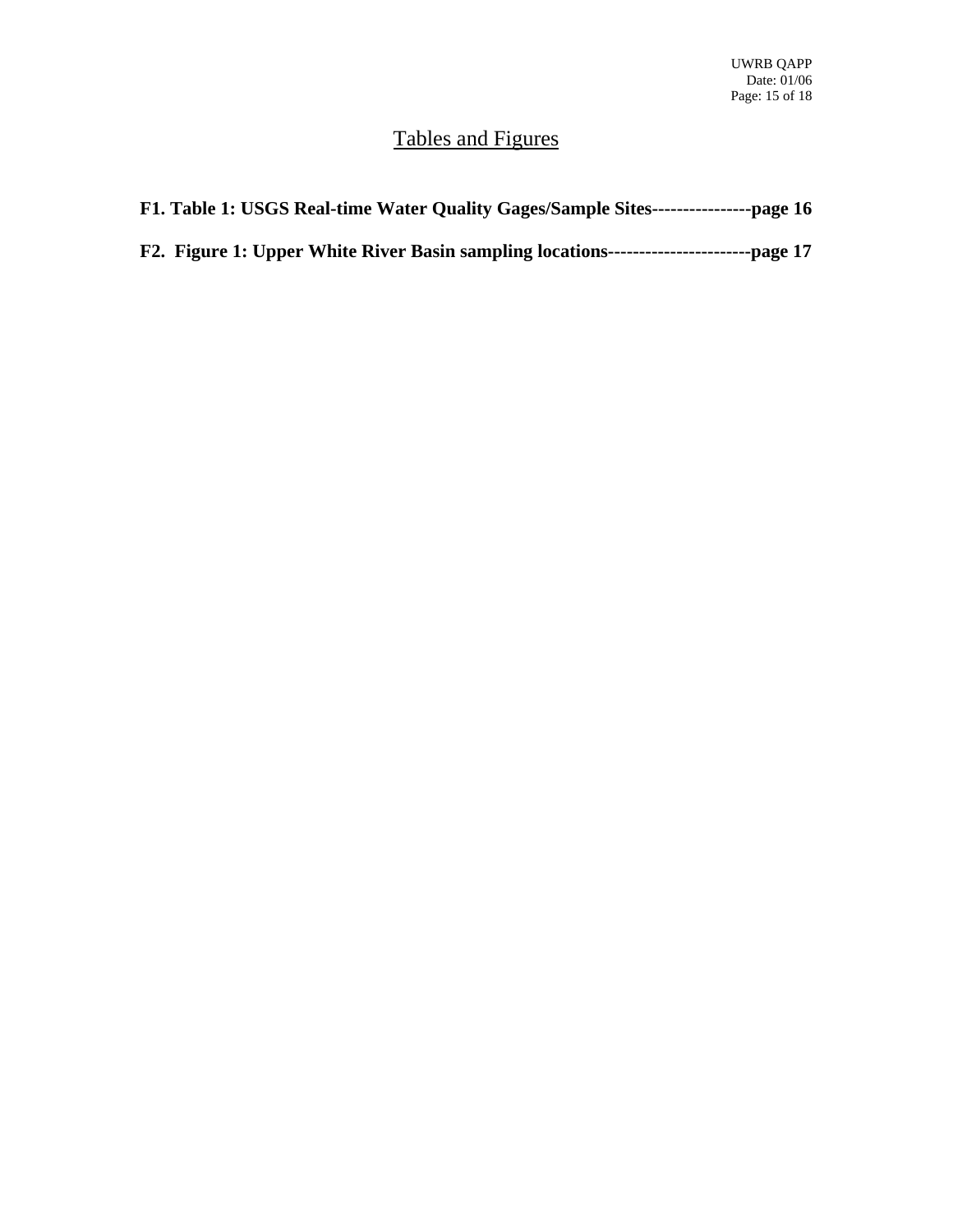| <b>Site</b><br>ID         | Location                                 | <b>USGS Gage</b><br>number | <b>Drainage Area</b><br>(square mi) | <b>HUC</b><br>number | County                   | Latitude | Longitude |
|---------------------------|------------------------------------------|----------------------------|-------------------------------------|----------------------|--------------------------|----------|-----------|
| 1                         | Wilson Creek at<br>Springfield           | 7052000                    | 17.8                                | 11010002             | Greene, MO               | 37.11.12 | 93.19.52  |
| $\overline{c}$            | <b>Wilson Creek South</b><br>Springfield | 7052100                    | 31.4                                | 11010002             | Greene, MO               | 37.10.06 | 93.22.14  |
| $\ensuremath{\mathsf{3}}$ | Wilson Creek near<br><b>Battlefield</b>  | 7052160                    | 58.3                                | 11010002             | Greene, MO               | 37.07.04 | 93.24.14  |
| 4                         | James River,<br><b>Boaz</b>              | 7052250                    | 462                                 | 11010002             | Christian, MO            | 37.00.25 | 93.21.41  |
| 5                         | Finley Creek,<br>Riverdale               | 7052345                    | 261                                 | 11010002             | Christian, MO            | 36.58.30 | 93.19.39  |
| 6                         | James River,<br>Galena                   | 7052500                    | 987                                 | 11010002             | Stone, MO                | 36.48.19 | 93.27.41  |
| $\boldsymbol{7}$          | <b>Below Table Rock</b><br>Dam, Branson  | 7053400                    | 4,020                               | 11010001             | Taney, MO                | 36.35.46 | 93.18.35  |
| $\bf8$                    | <b>Bull Creek,</b><br>Walnut Shade       | 7053810                    | 191                                 | 11010003             | Taney, MO                | 36.43.05 | 93.12.24  |
| 9                         | Beaver Creek,<br>Bradleyville            | 7054080                    | 298                                 | 11010003             | Taney, MO                | 36.46.47 | 92.54.25  |
| 10                        | James River.<br>Springfield              | 7050700                    | 246                                 | 11010002             | Greene, MO               | 37.09.00 | 93.12.12  |
| 11                        | Pearson Creek.<br>Springfield            | 7050690                    | 21                                  | 11010002             | Greene, MO               | 37.10.41 | 93.11.53  |
| 12                        | Long Creek,<br>Denver                    | 7053207                    | 104                                 | 11010001             | Carroll, AR              | 36.23.23 | 93.19.01  |
| 13                        | Yocum Creek.<br>Oak Grove                | 7053250                    | 52.8                                | 11010001             | Carroll, AR              | 36.27.14 | 93.21.23  |
| 14                        | Kings River,<br>Berryville               | 7050500                    | 527                                 | 11010001             | Carroll, AR              | 36.25.36 | 93.37.15  |
| 15                        | War Eagle Creek,<br>Hindsville           | 7049000                    | 263                                 | 11010001             | Madison, AR              | 36.12.00 | 93.15.18  |
| 16                        | Richland Creek,<br>Goshen                | 7048800                    | 138                                 | 11010001             | Washington,<br><b>AR</b> | 36.06.15 | 94.00.28  |
| 17                        | White River,<br>Fayetteville             | 7048600                    | 400                                 | 11010001             | Washington,<br><b>AR</b> | 36.04.23 | 94.04.52  |
| 18                        | West Fork White<br>River, Fayetteville   | 7648550                    | 123                                 | 11010001             | Washington,<br><b>AR</b> | 36.03.00 | 94.04.42  |
| 19                        | Bear Creek,<br>Omaha                     | 7054410                    | 133                                 | 11010003             | Boone, AR                | 36.26.58 | 93.21.23  |

# **F1** Sampling Locations at 19 USGS "Real-time" Flow Gage Stations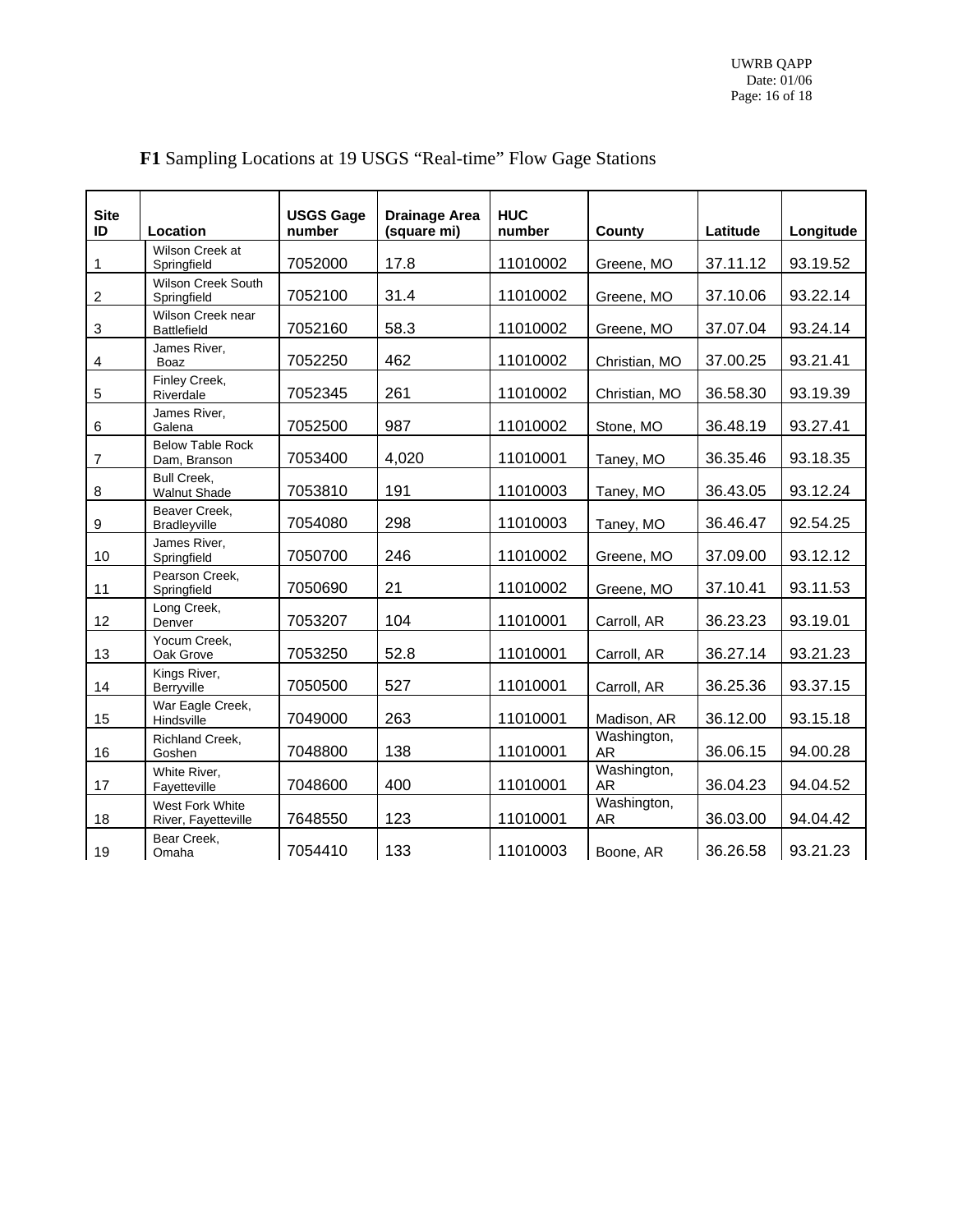#### **F2** Upper White River Basin sam pling locations



# Upper White River Basin Study Area